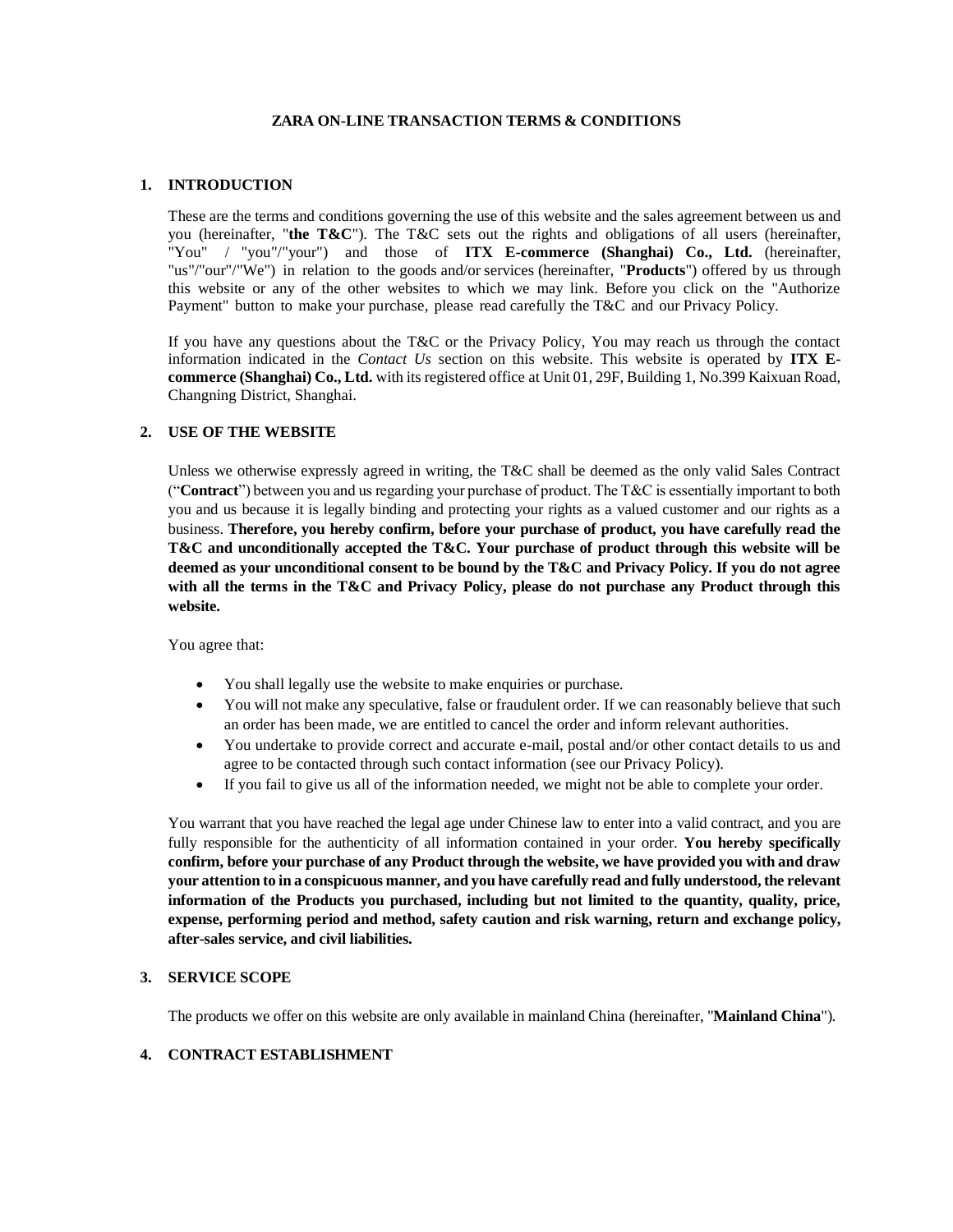If you intend to make a purchase, you shall follow the shopping process online and press the "Authorize Payment" button to submit the order. After submitting your order successfully, a contract ("Contract") of the sale and purchase of the Products between you and us is established. However, you should make the payment within our required period, otherwise your order will be automatically cancelled. After you make payment successfully, you will receive an e-mail from us acknowledging that we have received your order (the "*Acknowledgement of Order*"). After your order is dispatched, you will receive our email that confirms the dispatch of the Products **(the "***Shipment Confirmation***")** and an e-ticket of your order will be included in our email.

# **5. STOCK**

Whether we are able to perform your order is subject to our stock. If the Product you choose is temporarily not available in our stock, we will suggest you to buy other Products with similar or higher quality and value. If you don't want to buy the Products we recommended, we will refund you if you have paid any amount for such unavailable Products.

## **6. ORDER REJECTION**

**Whilst we will make our best efforts to always process all the orders, there may be exceptional circumstances that we have to reject your order after we have sent you an** *Acknowledgement of Receipt***. In such exceptional circumstances, we reserve the right to reject any order at any time and at our sole discretion.**

**We reserve the right to withdraw any product from this website, whether it has been sold or not, remove or edit any materials or contents on this website. We shall not be liable for you or any third party for our deleting, editing any materials or contents on this website, nor shall we be liable for rejecting processing or performing orders.** 

# **7. RETURN AND EXCHANGE POLICY**

You may return the Products at any time within thirty (30) days upon your receipt of Shipment Confirmation email (or within seven (7) days from the next day immediately following your receipt of the Products if you fail to receive the Products within 23 days after your receipt of Shipment Confirmation email), under the condition that your returned Products comply with our Return Policy.

**Return Policy**. We will accept your application of return under the following conditions:

- (1) Products returned shall be in good conditions, i.e. the Products you returned shall be able to maintain its original quality and function; and the Products itself, together with its accessories, tags and logos are intact and will not affect its second sale;
- (2) If you no longer have the original packaging, you can return your order using any other packaging, as long as it is sealed correctly to avoid losing the item(s);
- (3) **The following products shall be subject to the special return conditions:**

**●Swimwear: must include the hygiene sticker;**

**●Underwear and other personal products: may not be exchanged or returned, except for tops, bodysuits and vests of 0-36 months' babies' kept in their original packaging;**

**●Accessories: must be returned with the bag or the original cardboard packaging intact;**

**●Fragrances: must be returned in the same packaging and in original condition (the disposable sealed packaging shall be unopened) by return method of Clause 8;**

**●Candles: must be returned in the same packaging and in its full and sealed original condition;**

**●Watches: must be return in its original with no worn or used by return method of Clause 8;**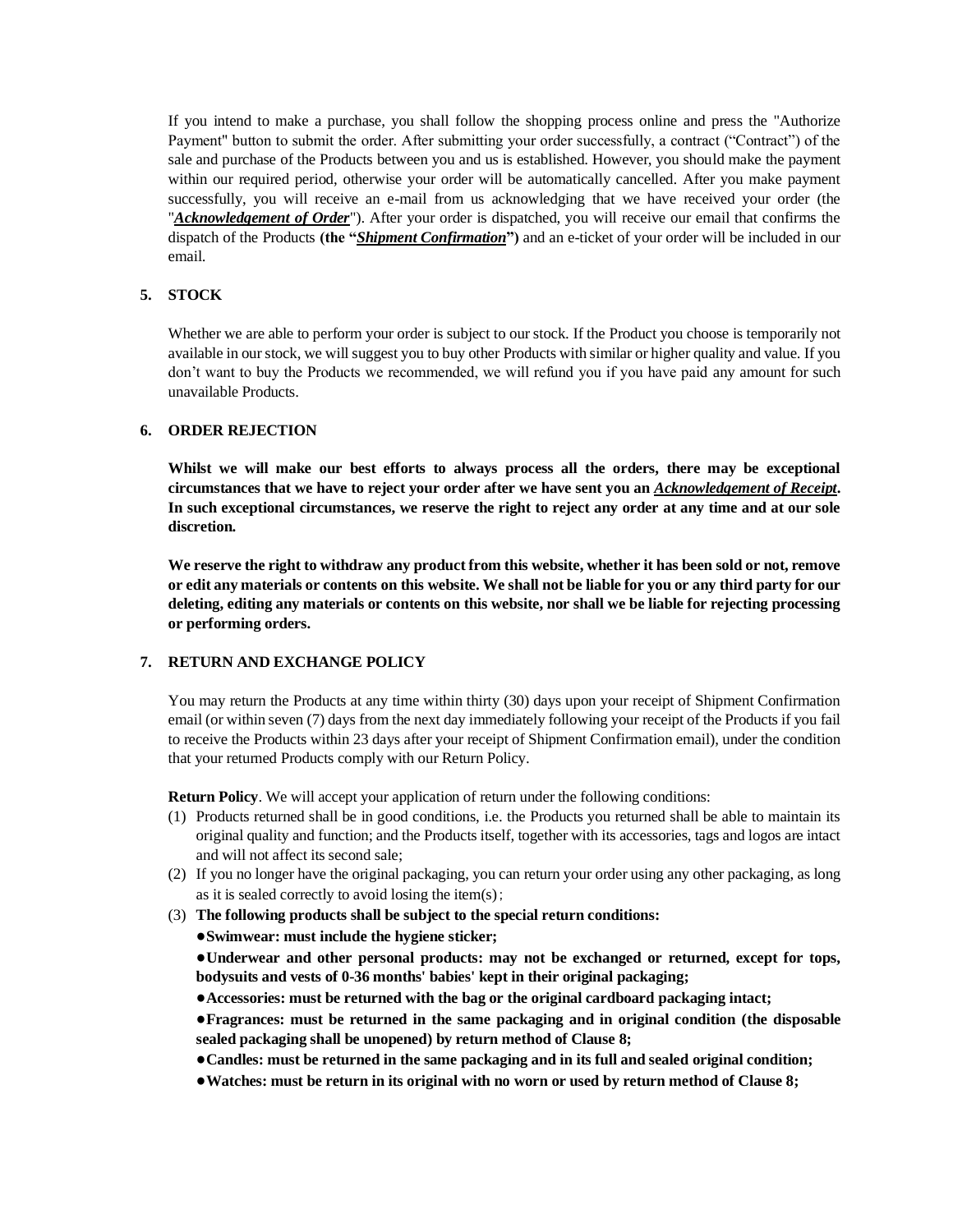**●Cosmetics: must be returned in the same packaging and in original condition (the disposable sealed packaging shall be unopened) by return method of Clause 8;**

- **●Customisable items: cannot be exchanged or returned, as they have been customized;**
- **●Zara Home items must be returned in their sealed original packaging and in its original condition;**
- **●Packs: items forming part of a pack cannot be returned separately;**

**●Special packaging and additional accessories: items sent with special packaging (fabric bags, special boxes, suit carriers...) or additional accessories must be returned with said packaging or accessories;**

- **●Magazines: cannot be returned;**
- **●Music CDs/DVDs, whose original wrapping has been removed: cannot be returned;**
- **●Socks: cannot be returned;**

**●Atelier and Ader Error Collections: we encourage you to return the items in their original boxes, which are especially designed to maintain product quality;**

- (4) Documents, wrappings, instructions, boxes (if any) go with the Products returned shall be return without damage and in original status, especially, the plastic films on the dial and case back of the watches have not been uncovered, and the plastic on the crown of the watches has not been removed;
- (5) Unless otherwise indicated, gifts, coupons, vouchers and discount etc. shall be returned together with the Products.

Please exercise reasonable care while you are in possession of the Products. If your use of the Products has exceeds the needs for inspection and confirmation of its quality and function, which caused the value of the Products are depreciated, for instance, the trademark logos have been removed or cut, the Products are dirty or damaged, we will reject your return.

**Due to technical restrictions, our website cannot provide you exchange service. If you have to exchange, please return your Product and buy another one. If you disagree such arrangement, please do not purchase any Product through this website.** 

## **8. RETURN PROCEDURE**

#### **Return Method:**

- (1) You may return in any Zara physical store ("Zara Physical Store") directly or indirectly invested by Inditex Group in Mainland China, but you have to bear the transportation fee;
- (2) You may return according to the instructions shown in the section of *Return* on this website, and deliver the Products to our designated carrier. Our carrier will collect at your designated location and you shall be charged return delivery cost according to the return policy described on the product detail page or Help page when using home return service. Each your return request will charge a fixed amount as the return delivery cost. We will directly deduct the return delivery cost from your paid amount for the corresponding returned Products.

Fragrances only applies to the above Return Method (1). Cosmetics and Watches only applies to the above Return Method (2).

For Zara Home items, except for the above return methods, you can also return in any Zara Home physical store ("Zara Home Physical Store") directly or indirectly invested by Inditex Group in Mainland China, but you have to bear the transportation fee.

We do not encourage you to post the Products back to us. If you post the Products back by yourself, we will **not bear the courier fee. If you choose to pay upon delivery, we are entitled to reject the parcel, or we will deduct RMB 30 from your refund as the courier fee.**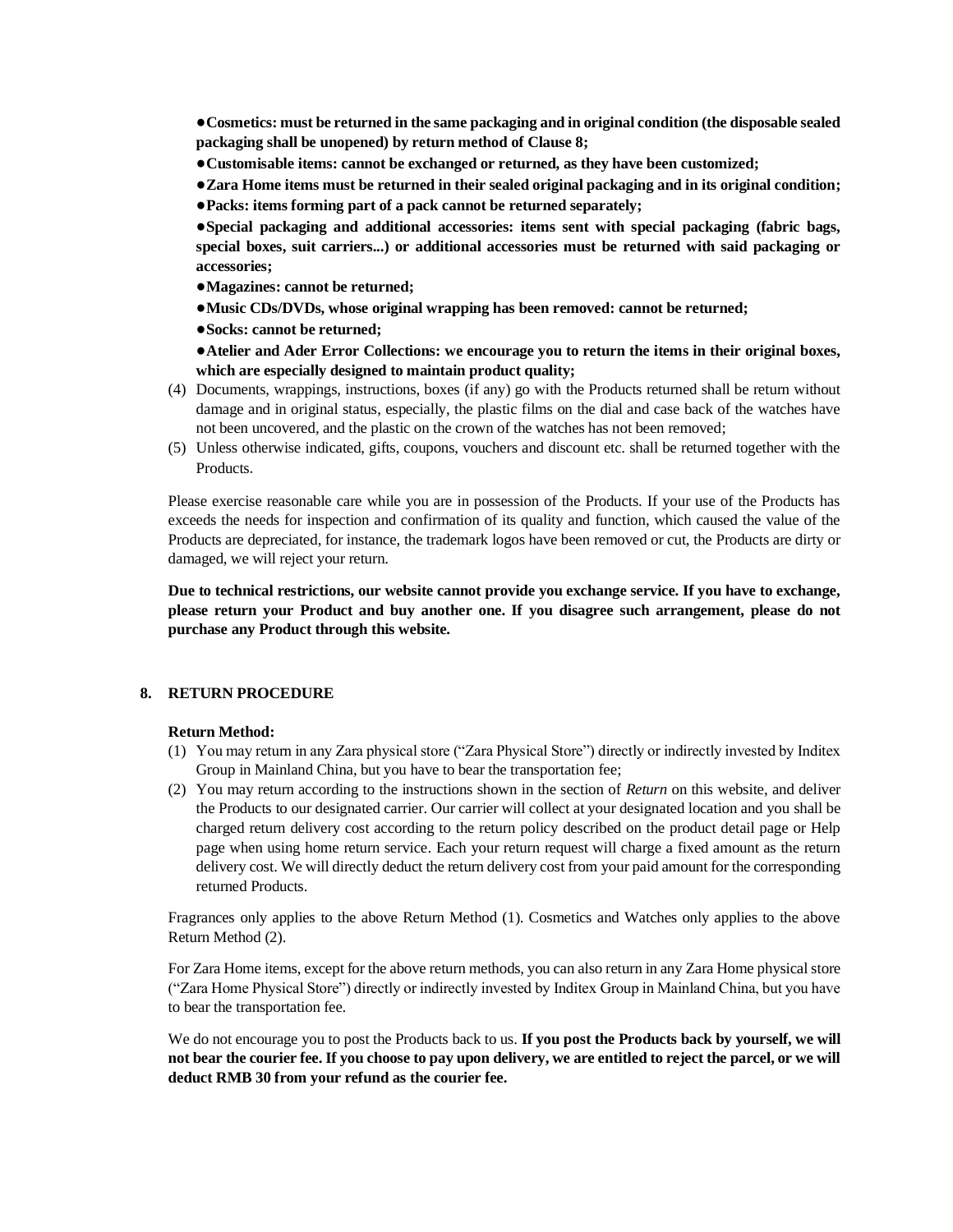**Please note that, if you exercise the legal or contractual right of withdrawal on your order and you are the one who organizes the transport of the returned goods, without that service having being offered by us, we cannot assume the risk on the return package when it refers to causes not attributable to us.**

**Also, remember that you will be responsible for the contents of the return package when you use any of the return options offered by us.** 

**For returned products that do not meet the return conditions set forth in Article 7 or are not sold by us (hereinafter referred to as "Rejected Goods"), we are entitled to refuse refund and deal with them according to the following procedures:**

**1) To inform you by phone and email that your return has been rejected, and to confirm with you the return address of the Rejected Goods within 15 working days upon receipt of the Rejected Goods. We will send back the Rejected Goods to you according to the return address confirmed by you, and the courier fee will be borne by us;**

**2) If you fail to confirm with us the return address of the Rejected Goods within aforesaid 15 working days (including but not limited to the phone went unanswered or the phone was refused to answer or you refused to confirm the return address), we will have the right to choose sending back the Rejected Goods to you according to the shipping address that you have given in this purchase order, and the courier fee will be borne by us;**

**3) If the Rejected Goods fail to be sent back to you through the above (1) (2) methods, or if the Rejected Goods are not sent back to you successfully (including but not limited to rejected, unsigned, etc.) and are returned to us again, or you send the Rejected Goods to us again upon your receipt of the Rejected Goods , you can still contact us to get the Rejected Goods back within 3 months upon our first receipt of the Rejected Goods, the relevant expenses (including but not limited to transportation, warehouse storage fee, etc.) shall be borne by you. If you do not get the Rejected Goods back within the above three months, it shall be deemed that you have waived all rights in respect of the Rejected Goods. We are entitled to deal with the Rejected Goods on our own disposal from the expiration of the above three months, and we are not obligated to make any relevant compensation to you.**

**In any case, nothing in this clause will affect your statutory rights.**

If you have any question, you may contact us by this website or 400 821 6002.

If you choose to return at Zara Physical Store or Zara Home Physical Store, except for the return policy stated herein, you also need to show the e-ticket of your order while deliver your returned Products.

We will inform you whether you are entitled to refund after checking your returned Product. If the returned Products comply with our return policy, we will refund you within statutory period. But the time you receive the refund is subject to the payment method you use and the procedures and policies of relevant bank and financial institutions. Unless you choose payment upon delivery, we will refund you by the method of payment you used while purchase. For payment-upon-delivery orders, we will refund you through bank transfer, so please make sure you fill in the correct bank card information in return process on this website.

# **9. RETURN OF DEFECTIVE PRODUCTS**

In circumstances where you consider that the Product are defective, please contact us promptly with details of the Product and its damages. In addition, you could also contact us by 400 821 6002 to receive return instructions.

In case of existence of any defect, defective products will be refunded in full. We may provide exchange service for the defective Products, but only for the Products with the same size and color, and exchange can be provided only when we have such Products in stock.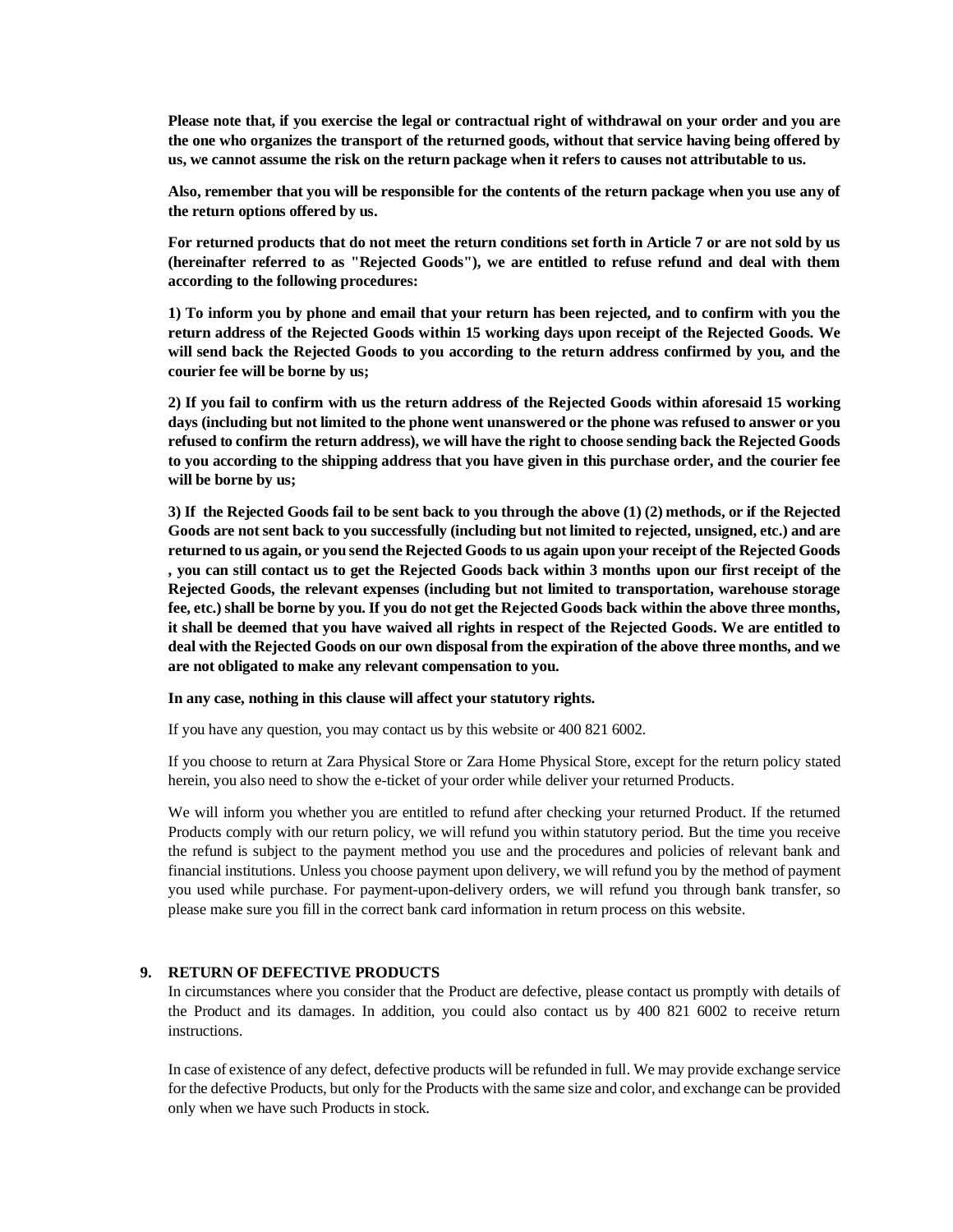## **10. DELIVERY**

We will make our best endeavor to deliver the Products before the delivery date indicated in the Shipment Confirmation email (or if no date indicated, within 15 days upon delivery of the Shipment Confirmation email).

The delivery period of the pre-sale Products, cosmetics and fragrances may be longer, which please refer to the notice of the Website. If you buy both the pre-sale Products and other Products at the same time, we may split your orders for delivery, but you will receive a Shipment Confirmation email before each delivery.

Delay of delivery may be caused by:

- Customization of products;
- Specialized items;
- Force Majeure;
- Delivery address is unable or difficult to reach; or
- You provided wrong information (e.g. wrong delivery address).

For whatever reason, if we couldn't deliver the Products on time, we will keep you informed. At that time, you are entitled to choose, either continue waiting for the delivery, or cancel the order and get fully refunded.

If the Products are signed for receipt at the delivery address with proof, our obligation of delivery is deemed as fulfilled.

If you are not available while delivery, please contact us to rearrange delivery for another mutually convenient time and location, provided that the new delivery location is within the same city originally indicated in your order. You can only change the delivery time and location once.

### **11. TRANSFER OF RISK AND OWNERSHIP**

The Products will be at your risk from the time when your Products are signed for receipt.

# **The ownership of the Products will only be transferred to you after we receive your full payment (including courier fee), and your Products are signed for receipt.**

#### **12. PRICE AND PAYMENT**

Unless there are obvious mistakes, the price of the Products is subject to that indicated on this website. Although we make our best endeavor to make sure the accuracy of the price, errors may occur. If we found that the Products you ordered are with a wrong price, we will inform you as soon as possible. After being informed, you are entitled to re-confirm the correct price or cancel your order. If we cannot reach you, your order will be deemed as cancelled. Your payment will be fully refunded.

## **Even after we send the Shipment Confirmation email, if the price mistake is obvious, cannot be misunderstood, and can be reasonably distinguished, we shall not be liable to sell the Products to you at the wrong (lower) price.**

The price indicated on our website is VAT inclusive and carrier fee excluded. Carrier fee will be calculated into the total amount according to the Carrier Statement.

Prices may be changed at any time but unless there is any price mistake as mentioned above, the price of the Products in your Shipment Confirmation email will not be changed.

Once you finish shopping, all the items you wish to purchase are added to your basket. Your next step will be to go through the checkout process and make payment. Please do as follows,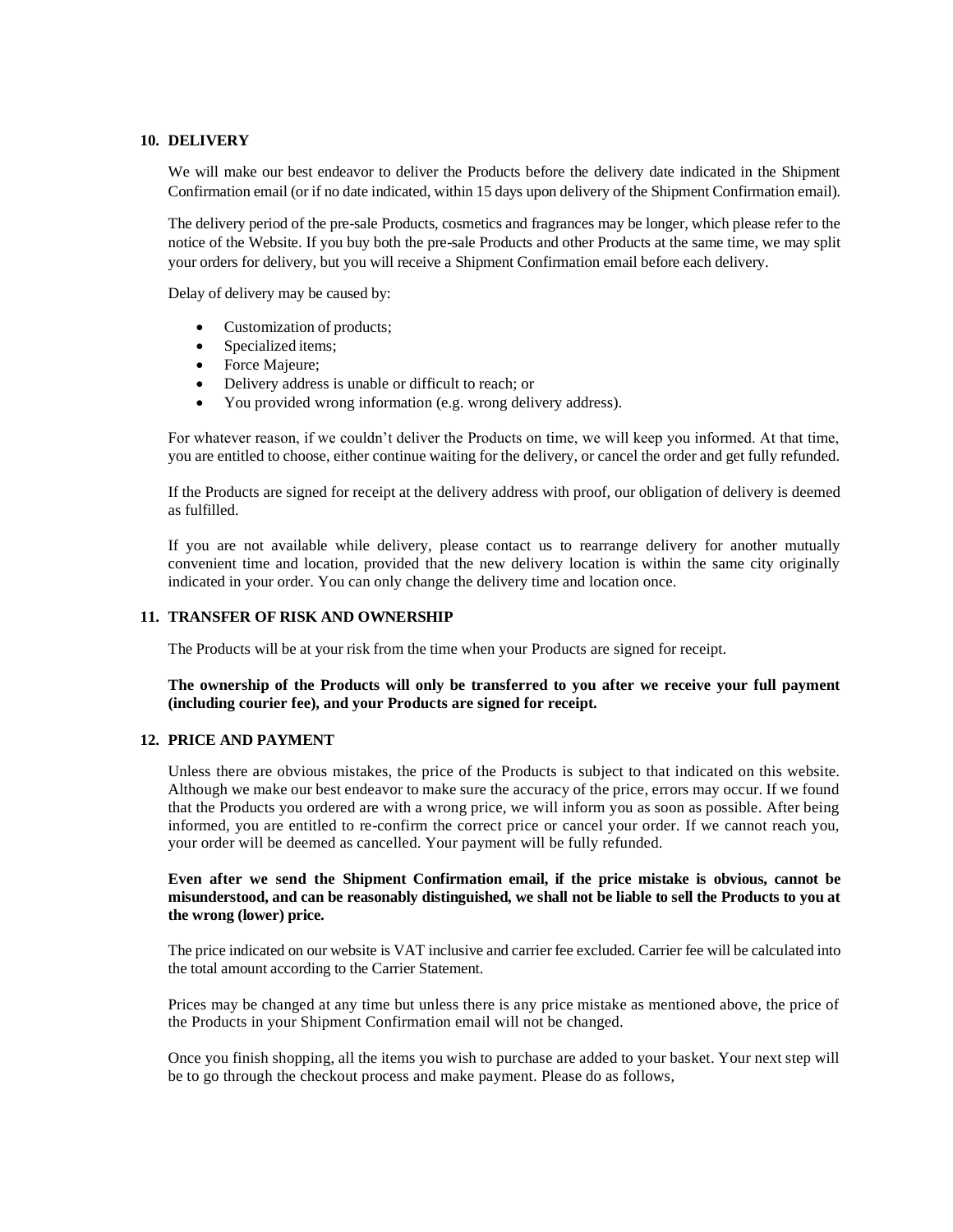- (1) Click the "Shopping bag" button at the top of the page.
- (2) Click the "See shopping bag" button.
- (3) Click the "Process order" button.
- (4) Fill in or confirm your contact details, details of your order, delivery address and the invoicing address.
- (5) Complete the payment checkout procedure using your preferred payment method.

You may compete your payment through Alipay, Wechat Payment or E-bank. Please see the details in our *Buying Guide* section.

### **If we didn't receive your payment, we shall not be liable for late-delivery or non-delivery.**

## **13. VALUE-ADDED TAX**

All the sales through this website are subject to value-added tax. The price indicated on our website is VAT inclusive.

As per state tax regulation, during your purchase, you are entitled to get VAT normal invoice. If you request the VAT normal invoice, except for necessary information for issuing the invoice, we will not request you to provide any identification or supporting document. If you have any question regarding invoices, please contact us through 400 821 6002.

## **14. ZARA EDITED**

This website includes a specific section called "ZARA EDITED" where, in accordance with the section's terms and conditions, you can customize certain items by selecting your own texts and characters. You will find more information about this service in the relevant section.

Please bear in mind that, due to technical issues or other matters outside our control, the colors, textures and actual sizes may differ to those shown on screen. Please also be aware that because these are customized garments, they cannot be returned or exchanged.

You guarantee that you are authorized to use the texts and other elements that form part of the customization of the products. Although we reserve the right to refuse your customization or cancel orders for customized products for failure to comply with these conditions, you will be solely responsible for the customization requested. We may refuse your customization, or cancel orders for customized products, if the customization includes or consists of inappropriate content, property belonging to third parties, or other illicit material including but not limited as listed below:

- The name or image of State agencies, personnel of State agencies;
- Harm the dignity or interests of the State and divulge State secrets;
- Hinder social stability and harm public interest;
- Endanger personal and property safety, and infringe upon personal privacy, insult, slander others or damage the interest of others;
- Hinder public order or violate social morality;
- Involve obscenity, pornography, gambling, superstition, terror, violence;
- Involve ethnic, racial, religious, sexual discrimination and incitement of national hatred;
- Fall under any other circumstances stipulated by laws and administrative regulations;
- Fail to provide ownership certificate or authorization document when the content involves IP.

We assume no responsibility for, and we undertake no obligation to verify, the texts or other elements included in the customization created by users of this service. We do not guarantee the lawfulness of said texts or other elements, and we therefore take no responsibility for any loss and/or damage arising for any user(s) and/or third parties (whether these are individuals or public or private bodies) directly or indirectly derived from the use of the ZARA EDITED section or that have any direct or indirect relation to the section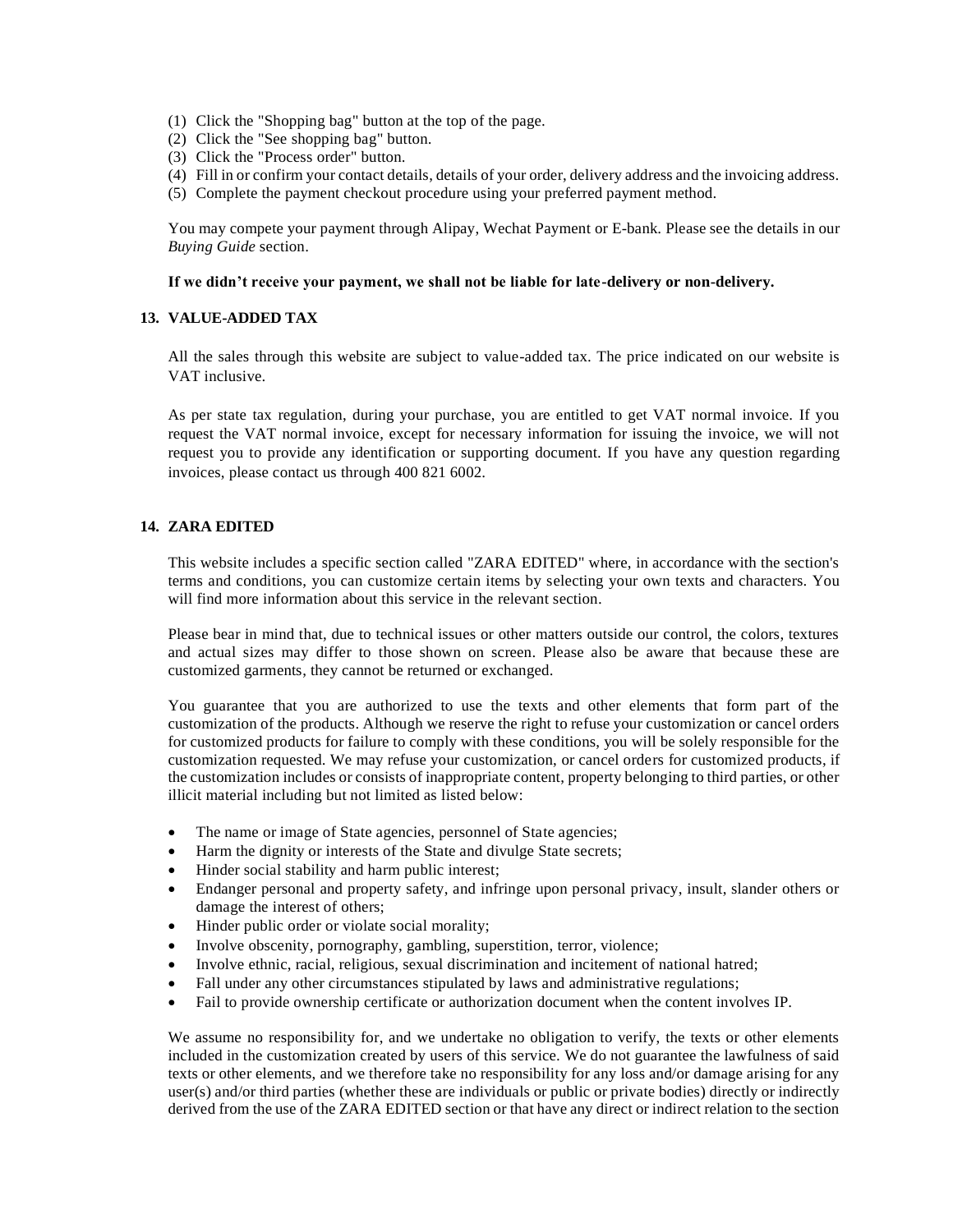and/or its products. If there is any claims or proceedings against us, or damages, penalties and other loss incurred derived from the use of the ZARA EDITED section or that have any direct or indirect relation to the section and/or its products, you shall indemnify us in full.

# **15. LIABILITIES AND EXEMPTIONS**

**Within the scope permitted by law, our liability in connection with any Product purchased through our website is strictly limited to the purchase price of that Product.**

**Within the scope permitted by law, we will not be liable for any indirect losses caused by tort, breach of contract or other reasons. The abovementioned indirect losses include but not limited to,** 

- **loss of income or revenue;**
- **loss of business;**
- **loss of profits or contracts;**
- **loss of data; or**
- **loss of management or work time.**

**Due to the open nature of this website and the potential for errors in the storage and transmission of digital information, we do not warrant the accuracy and security of information transmitted to or obtained from this website unless otherwise expressly set out on this website.**

**All the product description, information and materials posted on this website are all on** *status quo*  **basis without any express or implied warranties.**

## **16. INTELLECTUAL PROPERTY RIGHTS**

You acknowledge and agree that all copyright, trademarks and all other intellectual property rights in all material or content supplied as part of the website shall remain at all times property of us or our licensors'. You are permitted to use this material only as expressly authorized by us or our licensors. This does not prevent you from making a copy of your order details when necessary.

# **17. VIRUSES, PIRACY AND OTHER COMPUTER ATTACKS**

You must not make undue use of this website by intentionally introducing a virus, Trojan horse, worm, logic bombs or any other software or technologically damaging or harmful material. You shall not attempt to make unauthorized access to this website, the server on which the site is housed or any server, computer or database related to our website. You agree not to attack this website through any means.

Failure to comply with this clause will result in immediate forbidden to use this website. We will report to competent authorities, identify the attacker and you will be held legally liable.

**We shall not be held liable for any damage or harm resulting from a denial of service attack, virus or any other software or technologically damaging or harmful material that may affect your computer, IT equipment, data or materials as a result of using this website or downloading content from the same or those to which this site redirects you.**

### **18. ADJUSTMENT OR INTERRUPTION OF THE FUNCTIONALITIES**

You understand and agree that:

1) We may adjust certain functionalities in this website due to the change of business strategy, which may cause interruption, termination or replacement of some functionalities.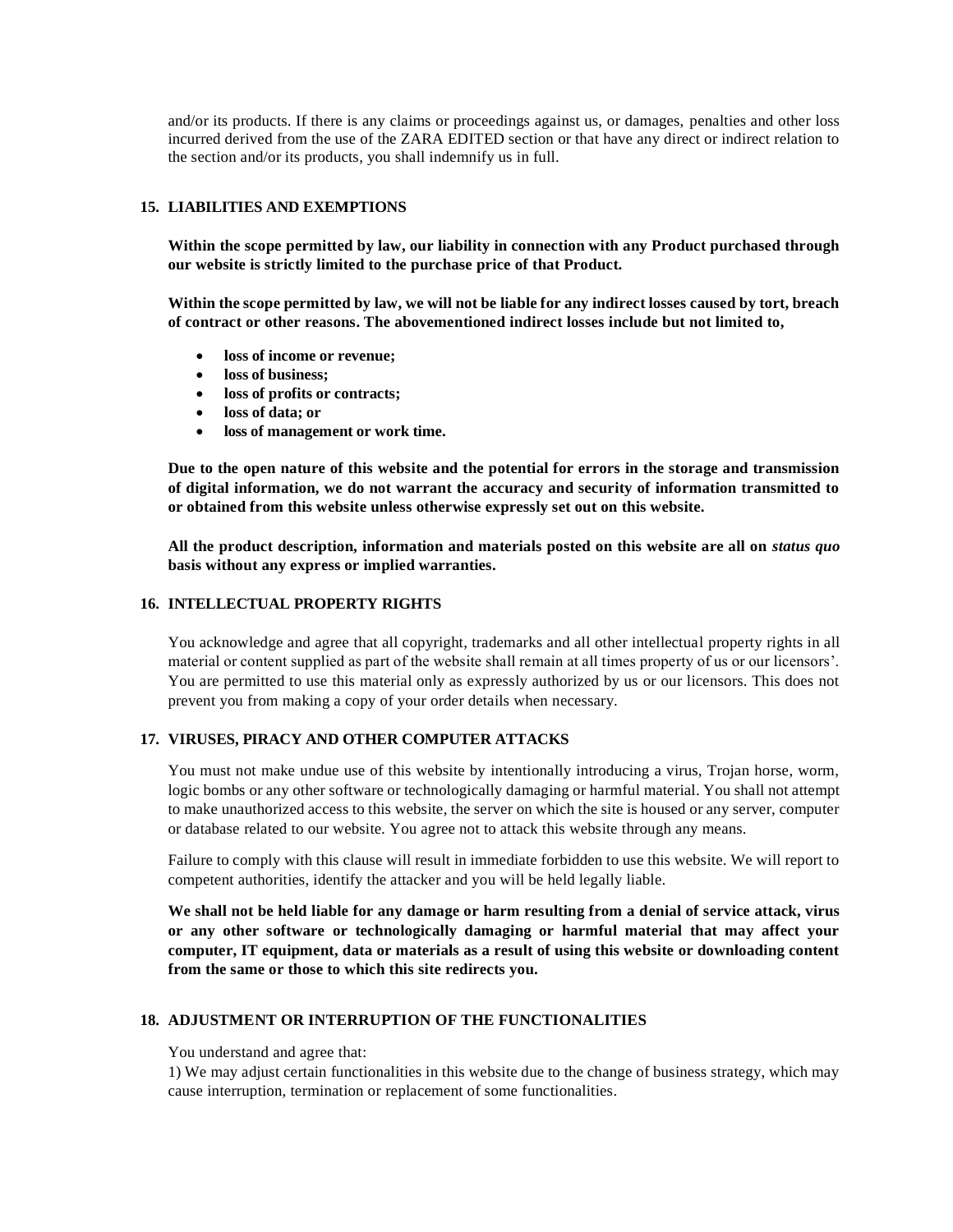2) In order to improve our service, we will maintain and upgrade the website regularly or irregularly, which may cause some functionalities being interrupted or suspended within a reasonable time.

If you have any question in this regard, you may contact us by this website or 400 821 6002.

### **19. THIRD PARTY LINK**

If our website contains links to other websites or third-party materials, said links are provided for reference purposes only. We shall not be held liability for any damages deriving from such other websites or thirdparty materials.

## **20. WITTEN COMMUNICATION**

Considering that applicable law requires our communication to be in writing, we will contact you through email or notice from the website. You hereby expressly agree to communicate with us through email, and acknowledge the legitimacy and legal effect of our electronic agreement and the notices, emails and messages we send to you by electronic means.

## **21. NOTICE**

All notices you send to us shall be delivered preferably via our website. Unless otherwise stipulated in clause 20 above, we may notify you by email or delivery to the addresses you provided during your purchase.

Notice shall be deemed duly served if the letter was properly addressed, paid and delivered to the carrier in case of post; and if an e-mail was sent to the specified e-mail address designated by the addressee in case of email.

### **22. TRANSFER OF RIGHTS AND OBLIGATIONS**

Our contract is binding to us, you, our successor and transferee and your successor and transferee. However, without our prior consent, you shall not transfer or otherwise dispose this contract or any of your rights and obligations hereunder.

**We may transfer, assign or otherwise dispose of this contract, or any of our rights or obligations hereunder, at any time during the term of the Contract. For the avoidance of doubt, any of such transfer, assignment, or other disposition will not affect your statutory rights as a consumer or cancel, reduce or otherwise limit any warranty or guarantee which we may have provided to you, whether express or implied.**

#### **23. FORCE MAJEURE**

**We shall be exempted partly or entirely for our non-performance or late-performance of our contractual obligations to the extent of being impacted, if such non-performance or lateperformance is caused by those objective circumstances that are unforeseeable, unavoidable and insurmountable ("Force Majeure").**

# **24. WAIVER**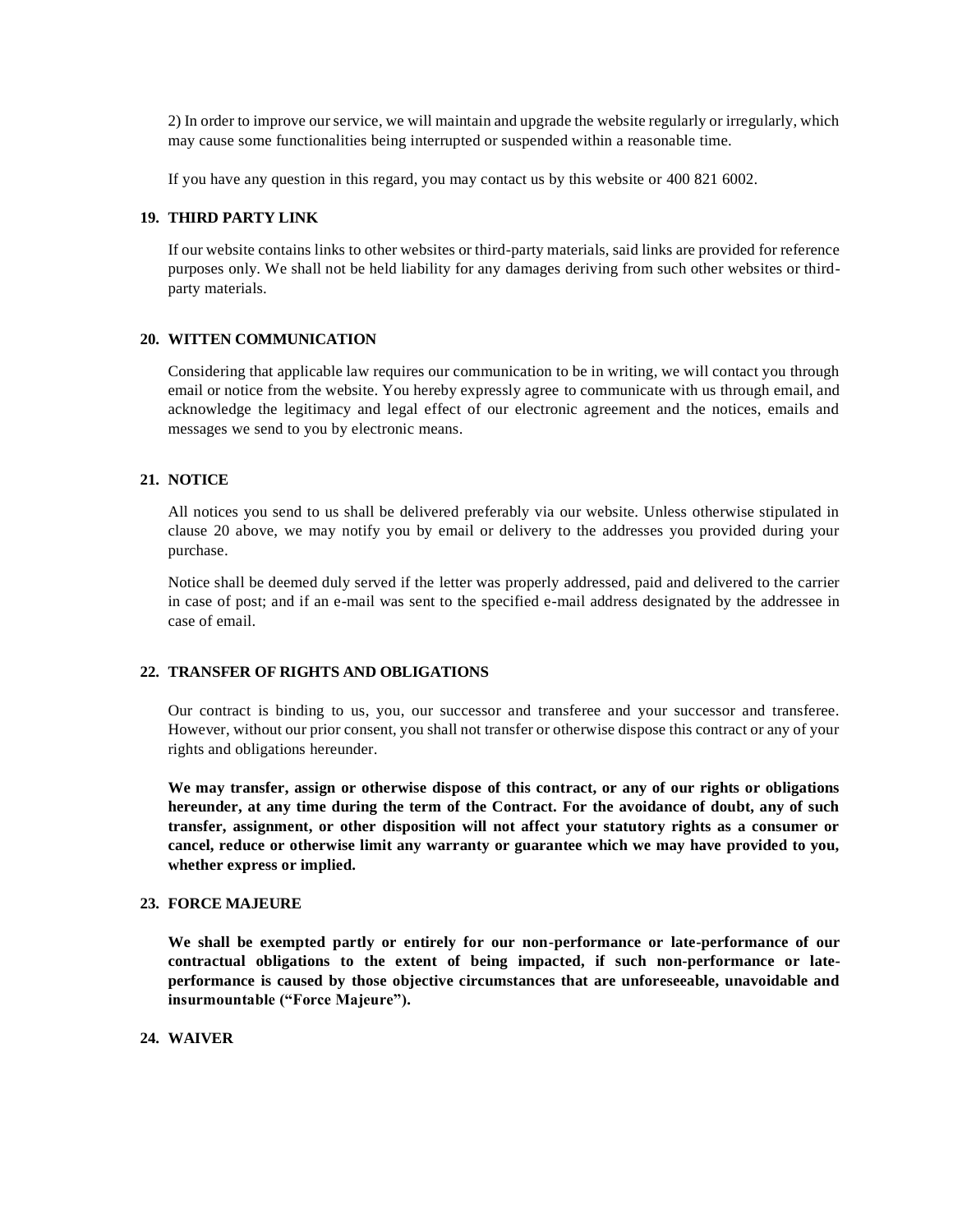At any time within the contract period, if we fail to insist your strict performance of your contractual obligations, terms and conditions in this T&C, or we fail to realize our right or remedy under our sales contract, it doesn't constitute a waiver from us of our rights and remedies, or of your obligations.

Our waiver to your breach shall not be deemed as our waiver to your subsequent breaches. No waiver by us of any clause in this T&C shall become effective unless we expressly state our waiver and inform you as per the above clauses of notice.

## **25. SEVERABILITY**

If any clause in this T&C is determined by any competent authority to be invalid or illegal, such clause shall not affect the validity of other clauses. The remaining clauses, conditions and provisions shall continue to be valid to the extent permitted by law.

## **26. ENTIRE AGREEMENT**

This T&C and relevant documents mentioned herein constitute the entire agreement between you and us regarding our transaction, and shall supersede any prior oral or written agreement, understanding or arrangement between you and us.

## **27. Right of Modification**

**We may revise or amend this T&C from time to time, which will become effective upon publishing. We will not send you any notice separately for such revision or amendment.** Unless it is required by law or authorities to modify the T&C, Privacy Policy or other policies (in such case, the revised version may apply to your purchase), you only need to obey the T&C, Privacy Policy or other policies published at the time of your purchase.

**Your purchase of Product through this website will be deemed as your unconditional consent to be bound by the T&C and Privacy Policy published and valid at the time of your purchase. If you do not agree with all the terms in the T&C and Privacy Policy, please do not purchase any Product. Therefore, before your purchase, please read carefully the T&C published at this Website.** 

#### **28. LAW AND JURISDICTION**

**All the Sales Contracts made through this website during your purchase shall be governed by Chinese Law. Any dispute arising from, or related to such Sales Contract shall be subject to court litigation at the defendant's domicile.** 

# **29. FEEDBACK**

Shall you have any suggestion or feedback, please contact us through this website.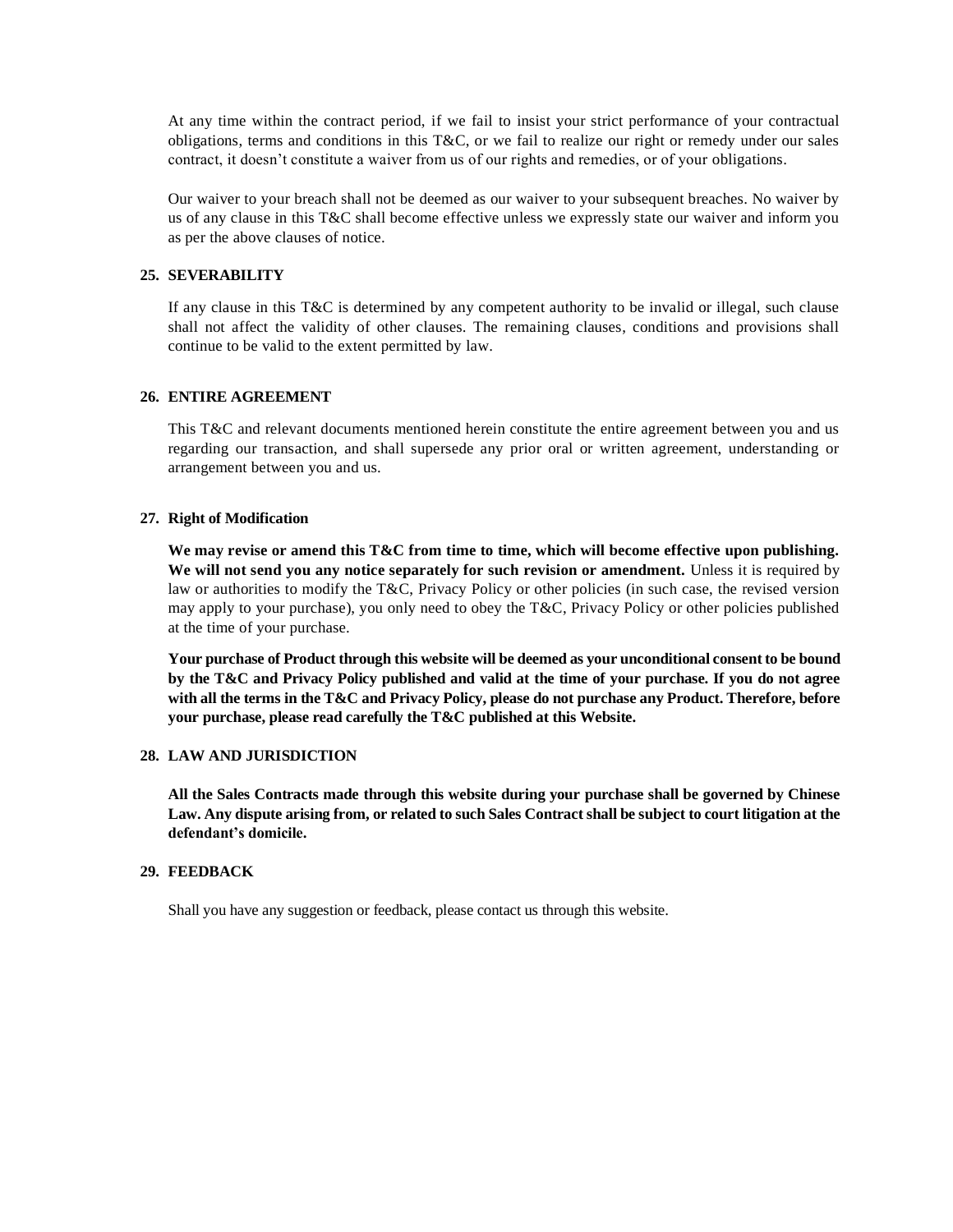#### **TERMS AND CONDITIONS OF USE OF**

#### **'ZARA' APP FEATURES**

These Terms and Conditions of Use (the "Terms") specifically govern the access to and use of the services and various features available on ZARA's App (as defined below). These Terms are in addition and without prejudice to the ZARA ON-LINE TRANSACTION TERMS & CONDITIONS of www.zara.cn.

Features available on the App include: (i) the option to purchase goods via ZARA's App, this being deemed to be a purchase made on the Online Store, and therefore subject to the ZARA ON-LINE TRANSACTION TERMS & CONDITIONS of www. zara.cn; (ii) the option to manage receipts for purchases made on ZARA's online stores (the "Online Store") and, (iii) the option to receive the electronic receipt or electronic proof of purchase, by showing at ZARA's Physical Stores the designated exclusive QR for such purposes. Both Physical Store and Online Stores are operated in China by the company **ITX E-commerce (Shanghai) Co., Ltd.** (the "Company" or "we") having its registered office at Unit 01, 29F, Building 1, No.399 Kaixuan Road, Changning District, Shanghai.

#### **1. GENERAL DESCRIPTION OF THE SERVICE**

#### **1.1 Purchase of goods on www.zara.cn via ZARA's APP**

Customers can purchase goods on www.zara.cn via ZARA's App. Therefore, purchases made using the App are deemed to be purchases made on the Online Store and as such, are subject to the ZARA ON-LINE TRANSACTION TERMS & CONDITIONS of www.zara.cn, which you need to accept upon purchasing any good.

#### **1.2 Management of receipts for purchases made on the Online Store**

The receipts for purchases made on the ZARA Online Store will be stored on the App, specifically in the 'My Purchases' section.

#### **1.3 Obtaining an electronic receipt**

When paying for a purchase in Physical Stores, you may request a receipt in electronic format. To do so, the QR code on the App that will be displayed for this purpose must be presented so that the receipt can be automatically sent to the App.

From this moment on, you may make exchanges or returns at Physical Stores using said receipt, under the applicable Terms and Conditions, according to the commercial policy of ZARA, and, in any event, in accordance with current legislation.

In this instance, you will not be issued a paper receipt. Therefore, it is paramount that you understand that by using this QR code you expressly request the e-receipt or the proof of purchase in electronic form, thus opting out of receiving it in paper form. In any case, you may always request the paper receipt by contacting our Customer Service, via any of the means of communication advertised on the ZARA website.

In any case, the governing regulation on e-receipts or any other regulation applicable, and those to which these Terms and Conditions are bound, shall always prevail.

If you choose to de-register as a user, you may request, during the de-registering process, that all the receipts stored in the App be sent by email to an email address provided.

#### **1.4 Scan receipts**

If your original receipt is in paper format, you can generate a digital version of the same receipt by scanning the QR code that is found printed on the receipt. From then on, you can use this electronic receipt to make returns in Physical Stores, although please note that any returns will always be in accordance with the relevant terms and conditions, ZARA's commercial policies, and all relevant legislation.

#### **2. AVAILABILITY OF SERVICES OFFERED VIA THE APP**

In accordance with applicable laws, we reserve the right to amend, suspend or delete, at any time, at our sole discretion and without prior notice, be it generally or in particular for one or more users, any or all of ZARA'S App features, and to modify, suspend or delete, under the same terms, the availability of all or part of the Service.